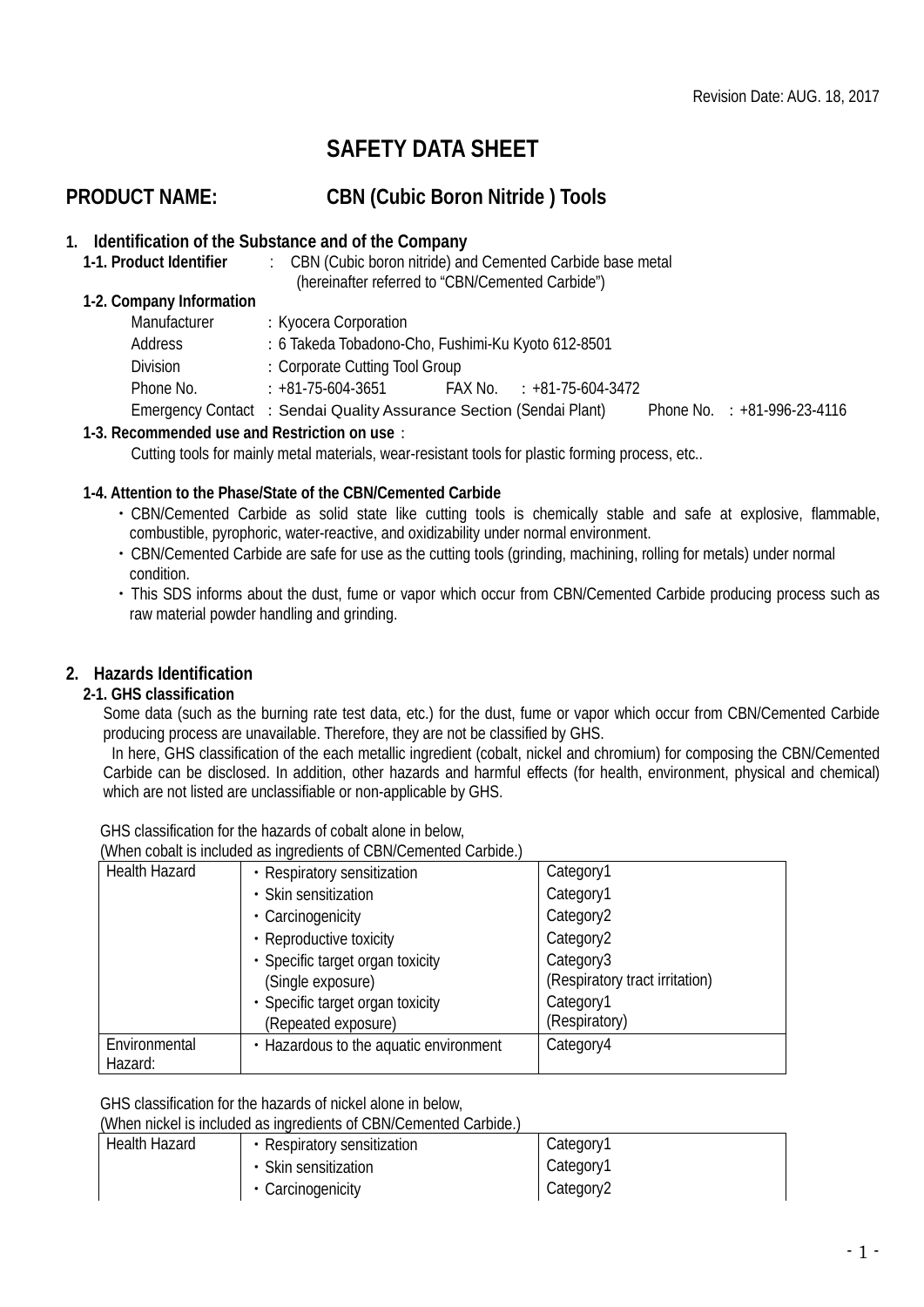|                          | • Specific target organ toxicity<br>(Single exposure)<br>• Specific target organ toxicity<br>(Repeated exposure) | Category1<br>(Respiratory tract irritation)<br>Category1<br>(Respiratory) |
|--------------------------|------------------------------------------------------------------------------------------------------------------|---------------------------------------------------------------------------|
| Environmental<br>Hazard: | • Hazardous to the aquatic environment                                                                           | Category4                                                                 |

# GHS classification for the hazards of chromium alone in below,

(When chromium is included as ingredients of CBN/Cemented Carbide.)

| <b>Health Hazard</b> | · Serious eye damage             | Category2B                     |
|----------------------|----------------------------------|--------------------------------|
|                      | • Respiratory sensitization      | Category1                      |
|                      | • Skin sensitization             | Category1                      |
|                      | • Germ cell mutagenicity         | Category <sub>2</sub>          |
|                      | • Specific target organ toxicity | Category <sub>2</sub>          |
|                      | (Single exposure)                | (Respiratory tract irritation) |
|                      | · Specific target organ toxicity | Category3                      |
|                      | (Repeated exposure)              | (Respiratory)                  |

# **2-2. GHS Label Elements**

GHS label elements of the each metallic ingredients (cobalt, nickel and chromium) for composing the CBN/Cemented Carbide can be disclosed in below.

|                              | Cobalt                                                                                                                                                                                                                                                                                                                                                                                                                                           | Nickel                                                                                                                                                                                                                                                                                                                                              | Chromium                                                                                                                                                                                                                                                     |
|------------------------------|--------------------------------------------------------------------------------------------------------------------------------------------------------------------------------------------------------------------------------------------------------------------------------------------------------------------------------------------------------------------------------------------------------------------------------------------------|-----------------------------------------------------------------------------------------------------------------------------------------------------------------------------------------------------------------------------------------------------------------------------------------------------------------------------------------------------|--------------------------------------------------------------------------------------------------------------------------------------------------------------------------------------------------------------------------------------------------------------|
| Hazard<br>Pictograms:        |                                                                                                                                                                                                                                                                                                                                                                                                                                                  |                                                                                                                                                                                                                                                                                                                                                     |                                                                                                                                                                                                                                                              |
| Signal Words:                |                                                                                                                                                                                                                                                                                                                                                                                                                                                  | Danger                                                                                                                                                                                                                                                                                                                                              |                                                                                                                                                                                                                                                              |
| Hazard<br>Statements :       | · Risk of causing allergies,<br>asthma or breathing<br>difficulties if inhaled.<br>• Risk of causing an<br>allergic skin reaction.<br>• May cause cancer.<br>• May cause adverse<br>effects on fertility or the<br>unborn child.<br>• Risk of respiratory<br>irritation.<br>• Cause of respiratory<br>failure due to long-term or<br>repetitive exposure.<br>• May be harmful to<br>aquatic life due to<br>long-term effects                     | · Risk of causing allergies,<br>asthma or breathing<br>difficulties if inhaled.<br>• Risk of causing an<br>allergic skin reaction.<br>• May cause cancer.<br>• Respiratory and kidney<br>disorders<br>• Cause of respiratory<br>failure due to long-term or<br>repetitive exposure.<br>. May be harmful to aquatic<br>life due to long-term effects | · Risk of causing allergies,<br>asthma or breathing<br>difficulties if inhaled.<br>• Risk of causing an<br>allergic skin reaction.<br>· Suspected of causing<br>genetic disease<br>• Failure to systemic<br>toxicity<br>• Risk of respiratory<br>irritation. |
| Precautionary<br>Statements: | <b>[Prevention]</b><br>. Obtain safety instructions* before use.<br>. Do not handle until all safety precautions have been read and understood.<br>. Use appropriate personal protection and ventilation system keeping away from<br>exposure.<br>· Wear suitable protective gloves.<br>· When insufficient ventilation, wear respirator as required.<br>· Do not breathe dust, fume or vapor.<br>· Do not eat, drink or smoke in handling area. |                                                                                                                                                                                                                                                                                                                                                     |                                                                                                                                                                                                                                                              |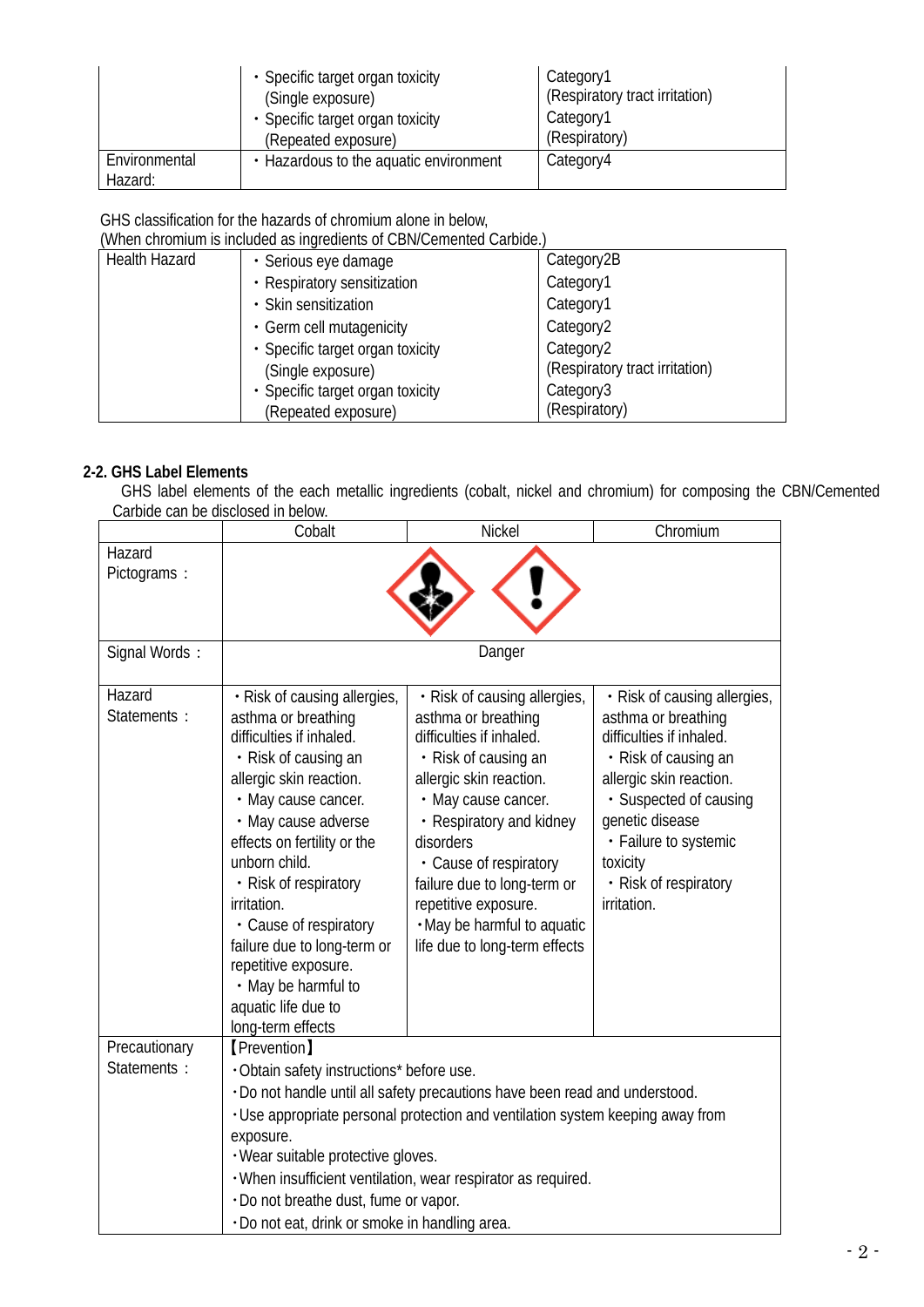| . Wash skin thoroughly after handling.<br>. Do not release into the environment.<br>(Responses)<br>. If inhaled, move to fresh air and take a rest with posture easy to breathe.<br>· If respiratory symptoms occurs, contact a doctor.<br>. When feeling ill, get medical advice/attention. |
|----------------------------------------------------------------------------------------------------------------------------------------------------------------------------------------------------------------------------------------------------------------------------------------------|
|                                                                                                                                                                                                                                                                                              |
|                                                                                                                                                                                                                                                                                              |
|                                                                                                                                                                                                                                                                                              |
|                                                                                                                                                                                                                                                                                              |
|                                                                                                                                                                                                                                                                                              |
|                                                                                                                                                                                                                                                                                              |
| · Take off contaminated clothing and wash before reuse.                                                                                                                                                                                                                                      |
| . If on skin, rinse away immediately with a large amount of water and soap.                                                                                                                                                                                                                  |
| · If skin irritation occurs, contact a doctor and get medical advice/attention.                                                                                                                                                                                                              |
| · If exposed or concerned, get medical advice/attention.                                                                                                                                                                                                                                     |
| . If dust is in eyes, immediately wash away with clean water (remove the contact lenses                                                                                                                                                                                                      |
| if possible). If irritation persists, get medical advice/attention.                                                                                                                                                                                                                          |
| . If a large amount of dust is swallowed, get medical advice/attention after ingesting                                                                                                                                                                                                       |
| plenty of water to dilute.                                                                                                                                                                                                                                                                   |
| [Storage]                                                                                                                                                                                                                                                                                    |
| . Avoid sudden changes of temperature and high humidity for storage.                                                                                                                                                                                                                         |
| [Disposal]                                                                                                                                                                                                                                                                                   |
| . Dispose of contents/container to an approved waste disposal plant under the laws.                                                                                                                                                                                                          |

\*For safety instructions, refer to the Japan Cutting & Wear-resistant Tool Association website (<http://www.jta-tool.jp/>).

# **3. Composition/Information on Ingredients**

・CBN may be coated with the following materials:

TiN, (Al, Ti, M)N : M represents one or more metal elements selected from the group consisting of Si, Cr, Mo, W and Nb. ・Distinction between substance and mixture: Mixture (alloy)

・Ingredients and concentration or concentration range (composition) of the CBN/Cemented Carbide.

| Ingredient                                | Chemical<br>Formula            | CAS#        | <b>Official</b><br>Number, Law for<br>PRTR* | <b>Industrial Safety</b><br>and Health<br>Law(Official<br>Number) | Composition<br>mass% |
|-------------------------------------------|--------------------------------|-------------|---------------------------------------------|-------------------------------------------------------------------|----------------------|
| <b>CBN layer + Cemented Carbide layer</b> |                                |             |                                             |                                                                   |                      |
| <b>Boron Nitride</b>                      | <b>BN</b>                      | 10043-11-5  | Class 1:405                                 | N/A                                                               | $25 - 95$            |
| Aluminum Nitride                          | AIN                            | 24304-00-5  | N/A                                         | N/A                                                               | $1 - 20$             |
| Titanium Carbonitride                     | <b>TiCN</b>                    | N/A         | N/A                                         | N/A                                                               | $1 - 20$             |
| Aluminum Diboride                         | AlB <sub>2</sub>               | 12041-50-8  | Class 1:405                                 | N/A                                                               | $0 - 20$             |
| Aluminum Oxide                            | Al <sub>2</sub> O <sub>3</sub> | 1344-28-1   | N/A                                         | Appendix 9-189                                                    | $1 - 5$              |
| Titanium Diboride                         | TiB <sub>2</sub>               | 12045-63-5  | Class 1:405                                 | N/A                                                               | $1 - 10$             |
| <b>Titanium Carbide</b>                   | <b>TiC</b>                     | 12070-08-05 | N/A                                         | N/A                                                               | $1 - 20$             |
| <b>Tungsten Boride</b>                    | <b>WB</b>                      | 12007-09-9  | Class 1:405                                 | N/A                                                               | $0 - 5$              |
| Titanium Aluminide                        | TiAl                           | 12004-78-3  | N/A                                         | N/A                                                               | $0 - 2$              |
| Tungsten Carbide                          | <b>WC</b>                      | 12070-12-1  | N/A                                         | N/A                                                               | $0 - 50$             |
| Cobalt                                    | Co                             | 7440-48-4   | Class 1:132                                 | Appendix 9-172                                                    | $5 - 15$             |
| <b>Junction layer</b>                     |                                |             |                                             |                                                                   |                      |
| Silver                                    | Ag                             | 7440-22-4   | <b>Class 1:82</b>                           | Appendix 9-137                                                    | $0 - 80$             |
| Copper                                    | Cu                             | 7440-50-8   | N/A                                         | Appendix 9-379                                                    | $20 - 60$            |
| Nickel                                    | Ni                             | 7440-02-0   | Class 1: 308                                | Appendix 9-418                                                    | $0 - 10$             |
| <b>Cemented Carbide (Base Insert)</b>     |                                |             |                                             |                                                                   |                      |
| <b>Tungsten Carbide</b>                   | <b>WC</b>                      | 12070-12-1  | N/A                                         | N/A                                                               | 85--95               |
| Cobalt                                    | Co                             | 7440-48-4   | Class 1:132                                 | Appendix 9-172                                                    | $5 - 15$             |
| <b>Titanium Carbide</b>                   | <b>TiC</b>                     | 12070-08-05 | N/A                                         | N/A                                                               | $0 - 10$             |
| Vanadium carbide                          | VC                             | 12070-10-9  | Class1:321                                  | N/A                                                               | $0 - 5$              |
| Chromium                                  | $\overline{\text{Cr}}$         | 7440-47-3   | Class 1:87                                  | Appendix 9-142                                                    | $0 - 5$              |
| Nickel<br>$\sim$ $\sim$ $\sim$ $\sim$     | Ni                             | 7440-02-0   | Class1:308                                  | Appendix9-418                                                     | $0 - 5$<br>$\sim$    |

\*Law for PRTR : Law concerning Reporting, etc. of Releases to the Environment of Specific Chemical Substances and Promoting Improvements in Their Management.

・For the details regarding the content of the designated chemical material such as cobalt, nickel, and chromium, boron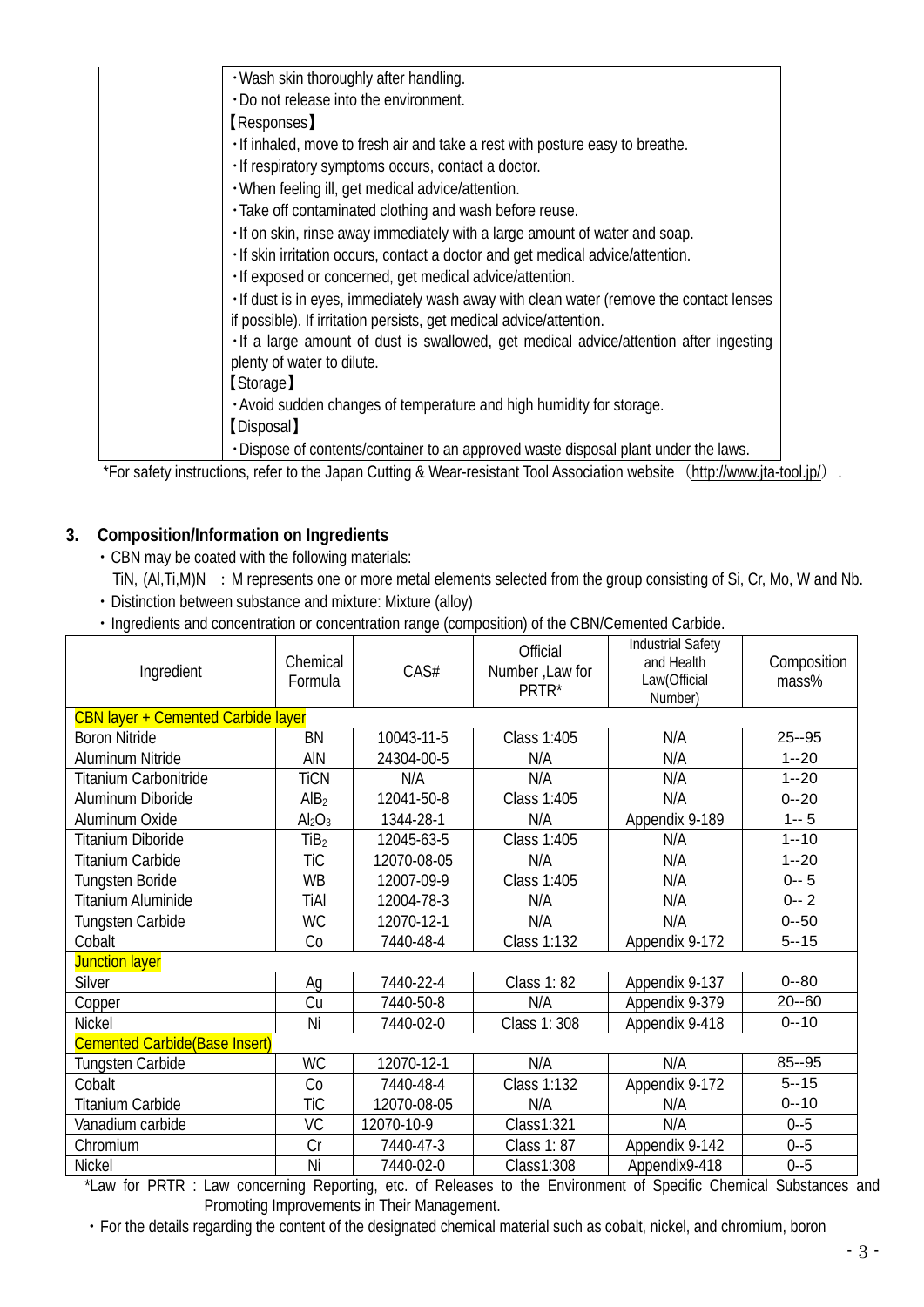nitride, aluminum diboride, titanium diboride, tungsten boride, and vanadium carbide ( effective digit: 2 ), please contact the above address.

・Even if the cemented carbide do not contain cobalt, nickel, chromium as an active ingredient may include cobalt, nickel, chromium as an impurity.

# **4. First-Aid Measures**

**Inhalation:**

- ・If the high concentration of dust is inhaled or respiratory symptoms (coughs, gasping, shortness of breath, etc.) are experienced, move to fresh air and take a rest with posture easy to breathe. If breathing difficulties occur, administer oxygen inhalation. If breathing has stopped, immediately administer artificial respiration and get medical advice/attention.
- ・If irritation or rash persists, get medical advice and attention.

#### **Skin Contact:**

- ・If dust is contacted with skin, take off contaminated clothing and rinse the affected area with soapy water thoroughly.
- ・If irritation or rash persists, get medical advice/attention.

# **Eye Contact**

- ・If dust is in eyes, immediately wash away with clean water (remove the contact lenses if possible).
- ・If irritation persists, get medical advice/attention.

#### **Ingestion**

・If a large amount of dust is swallowed, get medical advice/attention after ingesting plenty of water to dilute.

# **5. Fire-Fighting Measures**

# **Extinguishing Media**

・To extinguish the fire of dust, use dry sand, expanded vermiculite, dilatable perlite, ABC type (general, oil, electric fire) powder extinguishers or water (no water allowed for the dust containing cut powders of light metal such as magnesium and aluminum).

# **Special Protective Actions for Fire-Fighters**

・In fighting a fire, wear a protective clothing, dust-proof respirator or respiratory protective equipment

# **6. Accidental Release Measures**

# **Personal Precautions**

・ It is recommended that someone who cleans dust should wear clothing and respiratory protective equipment to minimize exposure.

# **Environmental Precautions**

・ Dispose of dust as industrial wastes and prevent release in water systems.

# **Containment and Cleanup Methods and Equipment**

・ If there is dust which occur from Cemented Carbide producing process, isolate the area and remove with a cleaner equipped with a filter which can take up fine particles very efficiently. If appropriate removing methods are not available, sweep with water sprayers or wet mops.

# **7. Handling and Storage**

# **Handling:**

- ・ If the disperse of dust containing cobalt or nickel is concerned, provide local exhaust ventilation and use personal protective equipment to minimize exposure to human body.
- ・ Obtain safety instructions before use.
- ・ Do not handle until all safety precautions have been read and understood.
- Do not breathe dust, fume or vapor.
- Do not eat, drink or smoke in handling area.
- ・ Wash skin thoroughly after handling.
- ・ Do not release into the environment.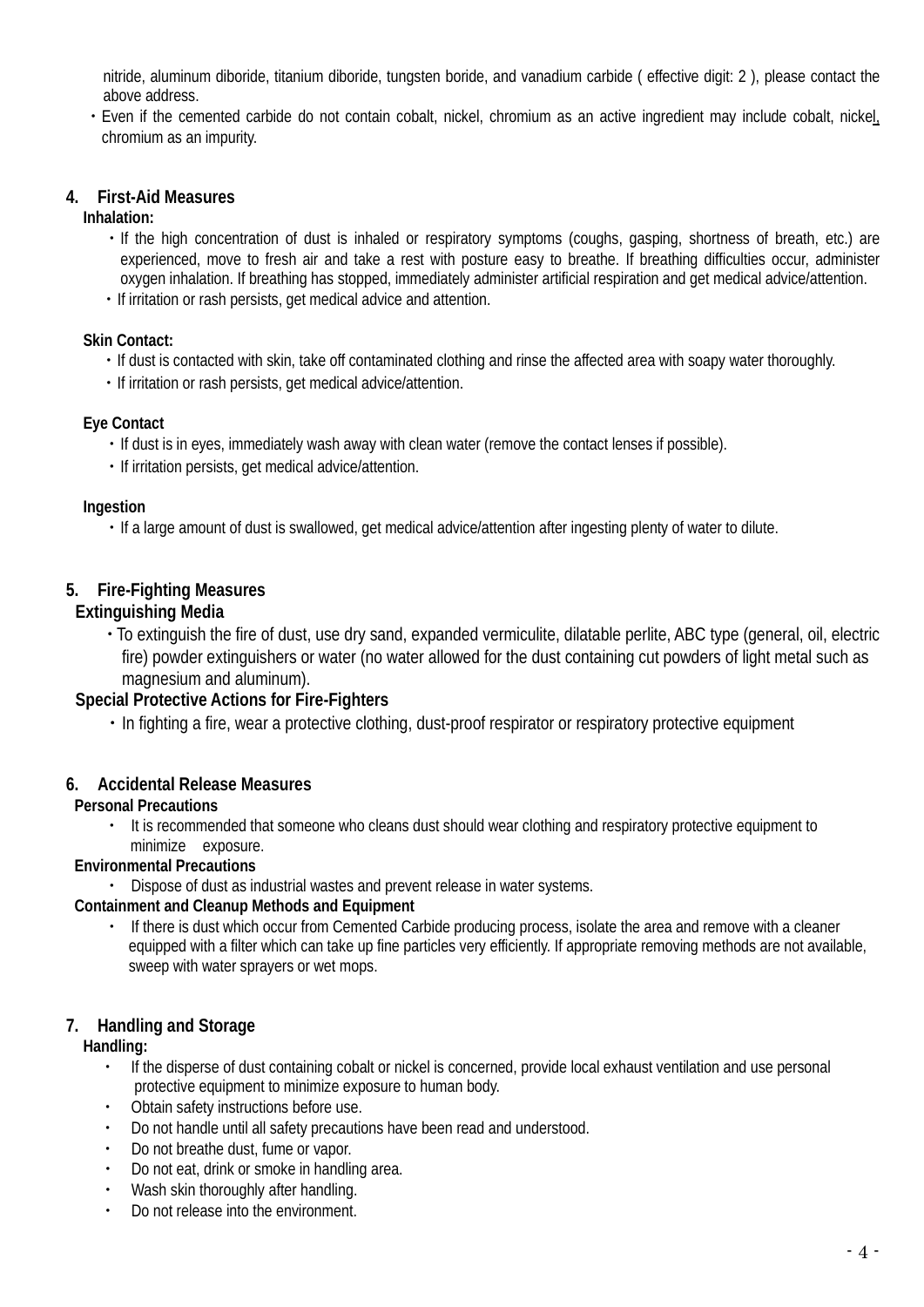**Storage:** 

・ Avoid sudden changes of temperature and high humidity for storage.

# **8. Exposure Controls/Personal Protection**

# **Exposure Prevention**

・Permissible concentration in working environment (reference value)

| Ingredient                | Chemical<br>Formula                         | OSHA*PEL*<br>mg/m <sup>3</sup><br>(Metal dust concentration) | ACGIH*TLV*<br>mg/m <sup>3</sup><br>(Metal dust concentration) | JSOH*OEL*<br>mg/m <sup>3</sup><br>(Respirable dust conc.) |  |  |
|---------------------------|---------------------------------------------|--------------------------------------------------------------|---------------------------------------------------------------|-----------------------------------------------------------|--|--|
|                           | <b>CBN layer and Cemented Carbide layer</b> |                                                              |                                                               |                                                           |  |  |
| <b>Boron Nitride</b>      | BN                                          | 10                                                           | 10                                                            | N/A                                                       |  |  |
| Cobalt                    | Co                                          | 0.1                                                          | 0.02                                                          | 0.05                                                      |  |  |
| Aluminum Nitride          | ain                                         | N/A                                                          | N/A                                                           | N/A                                                       |  |  |
| Aluminum Diboride         | AlB <sub>2</sub>                            | N/A                                                          | N/A                                                           | N/A                                                       |  |  |
| Aluminum Oxide            | Al <sub>2</sub> O <sub>3</sub>              | 5                                                            | 10                                                            | N/A                                                       |  |  |
| Titanium Diboride         | TiB <sub>2</sub>                            | N/A                                                          | N/A                                                           | N/A                                                       |  |  |
| Titanium Carbide          | TiC                                         | N/A                                                          | N/A                                                           | N/A                                                       |  |  |
| Titanium Carbonitride     | <b>TiCN</b>                                 | N/A                                                          | N/A                                                           | N/A                                                       |  |  |
| <b>Tungsten Boride</b>    | <b>WB</b>                                   | N/A                                                          | (as W)<br>5                                                   | N/A                                                       |  |  |
| Titanium nitride          | TiN                                         | N/A                                                          | N/A                                                           | N/A                                                       |  |  |
| <b>Titanium Aluminide</b> | TiAl                                        | N/A                                                          | N/A                                                           | N/A                                                       |  |  |
| <b>Tungsten Carbide</b>   | <b>WC</b>                                   | N/A                                                          | (as W)<br>5                                                   | N/A                                                       |  |  |
| Vanadium carbide          | VC                                          | N/A                                                          | N/A                                                           | N/A                                                       |  |  |
| <b>Nickel</b>             | Ni                                          |                                                              | 1.5                                                           | 1.0                                                       |  |  |
| Chromium                  | Cr                                          |                                                              | 0.5                                                           | 0.5                                                       |  |  |

\* OSHA: Occupational Safety & Health Administration U.S. Department of Labor

- \* PEL: Permissible Exposure Limit
- \* ACGIH: American Conference of Governmental Industrial Hygienists Inc.
- Threshold Limit Value
- \*JSOH: Japan Society for Occupational Health
- \*OEL: Occupational Exposure Limit
- \* N/A: Not Applicable

# **Facility measures**

Provide local exhaust ventilation so that dusts in the air may not exceed the exposure limits in the above table. It is to be noted that management concentration of the cobalt (and its inorganic compounds) is to be 0.02mg/m3 in accordance with the working environment assessment standard by Japanese Minister of Health, Labour and Welfare under the paragraph (2), Article 65-2 of the Industrial Safety and Health Act in Japan.

In addition, cobalt (and its inorganic compounds) in the storage or handling, and that to take the necessary action conforming to the Ordinance on Prevention of Hazards due to Specified Chemical Substances.

# **Protection Measures**

- ・ Respiratory Protection: Dust-proof respirators and respiratory protective equipment are recommended.
- ・ Hand Protection: Protective gloves for dust are recommended.
- ・ Eye Protection: Protective glasses for dust are recommended.
- ・ Skin/Body Protection: Avoid direct skin contact with dust.

Clean up deposited dust on clothing, rags, etc. by washing or absorbing with suitable Filters but not by whisking off. Change the contaminated clothing into clean one.

# **Hygiene Measure**

Wash skin thoroughly after handling.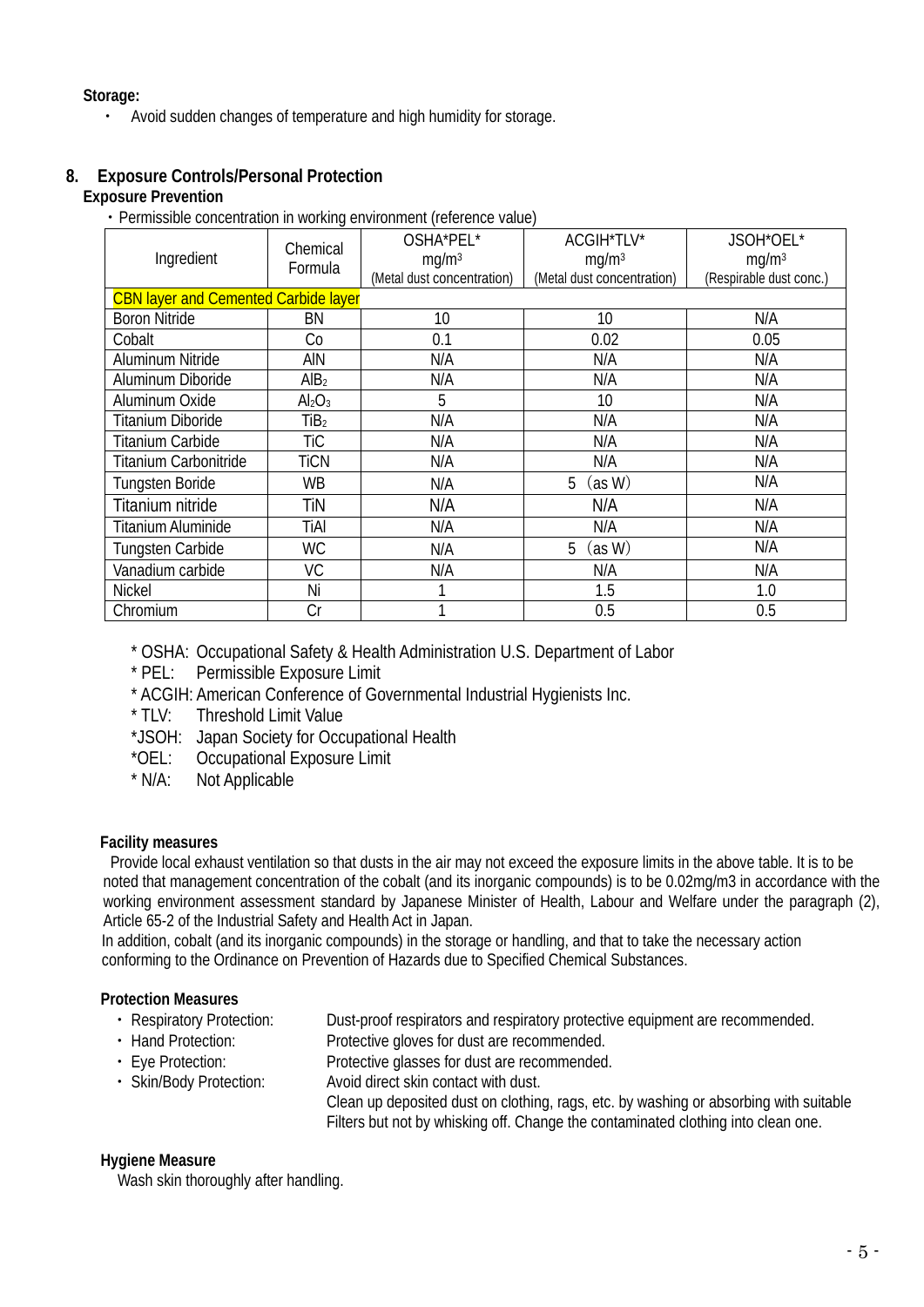# **9. Physical and Chemical Properties**

| Appearance:              | Dark gray color                                                                     |
|--------------------------|-------------------------------------------------------------------------------------|
|                          | (In case of the coated or surface treated cemented carbide, the appearance color is |
|                          | often different.)                                                                   |
| Odor:                    | Odorless                                                                            |
| pH:                      | No data available                                                                   |
| <b>Melting Point:</b>    | No data available                                                                   |
| <b>Boiling Point:</b>    | No data available                                                                   |
| Flash Point:             | No data available                                                                   |
| Vapor Pressure:          | No data available                                                                   |
| <b>Specific Gravity:</b> | $11.0 - 15.5$                                                                       |
| Solubility:              | Insoluble                                                                           |

#### **10. Stability and Reactivity**

A grain of dust which occur from CBN/Cemented Carbide producing process is very fine and under the specific conditions in which the dusts are mixed with grinding oil with low flash point, it is possible to become pyrophoric. If dusts under very flammable conditions are dispersed in the air, it is possible to explode.

The each metallic ingredients (cobalt, nickel and chromium) for composing the CBN/Cemented Carbide has the following information about stability and reactivity under specific conditions.

Stability and reactivity of cobalt alone in below,

| (When cobalt is included as ingredients of CBN/Cemented Carbide.)   |                                                                                                |
|---------------------------------------------------------------------|------------------------------------------------------------------------------------------------|
| Stability:                                                          | Stable to heat and contact with water                                                          |
|                                                                     | Ignite spontaneously in air                                                                    |
| Hazardous reactions:                                                | It reacts with strong oxidizing agents                                                         |
|                                                                     | It reacts violently with oxygen, and it poses a risk of fire or                                |
|                                                                     | explosion                                                                                      |
|                                                                     | It reacts violently with acid to generate hydrogen                                             |
| Conditions to avoid:                                                | Contact with incompatible materials                                                            |
| Incompatible materials:                                             | Strong oxidizing agents, acid                                                                  |
| Hazardous decomposition products:                                   | By combustion, cobalt oxide and fumes of cobalt oxide may<br><b>OCCUL</b>                      |
| Stability and reactivity of nickel alone in below,                  |                                                                                                |
| (When nickel is included as ingredients of CBN/Cemented Carbide.)   |                                                                                                |
| Stability:                                                          | It is considered stable in storage and handling in accordance<br>with the laws and regulations |
| Hazardous reactions:                                                | Metallic nickel is usually stabilized against oxidation by the                                 |
|                                                                     | oxide film, fresh metal surfaces without oxide film is rapidly                                 |
|                                                                     | oxidized by air. Thus, fresh metallic nickel powder, there is a                                |
|                                                                     | risk of ignition in air.                                                                       |
| Conditions to avoid:                                                | No data available                                                                              |
| Hazardous decomposition products:                                   | No data available                                                                              |
| Stability and reactivity of chromium alone in below,                |                                                                                                |
| (When chromium is included as ingredients of CBN/Cemented Carbide.) |                                                                                                |
| Stability:                                                          | Stable under normal handling conditions                                                        |
| Hazardous reactions:                                                | Reacts violently with strong oxidizing agents such as                                          |
|                                                                     | hydrogen peroxide, it poses a risk of fire or explosion.                                       |
|                                                                     | It reacts with dilute hydrochloric acid and dilute sulfuric acid.                              |
| Conditions to avoid:                                                | The alkali or alkaline carbonate is Incompatible.                                              |
|                                                                     | When mixed with air in powder or granular form, there is a                                     |
|                                                                     | possibility of dust explosion.                                                                 |
| Incompatible materials:                                             | Strong oxidizing agents, dilute hydrochloric acid, dilute                                      |
|                                                                     | sulfuric acid, alkali, alkali carbonate                                                        |
| Hazardous decomposition products:                                   | During combustion, there can be irritating or toxic fumes and                                  |
|                                                                     | gases.                                                                                         |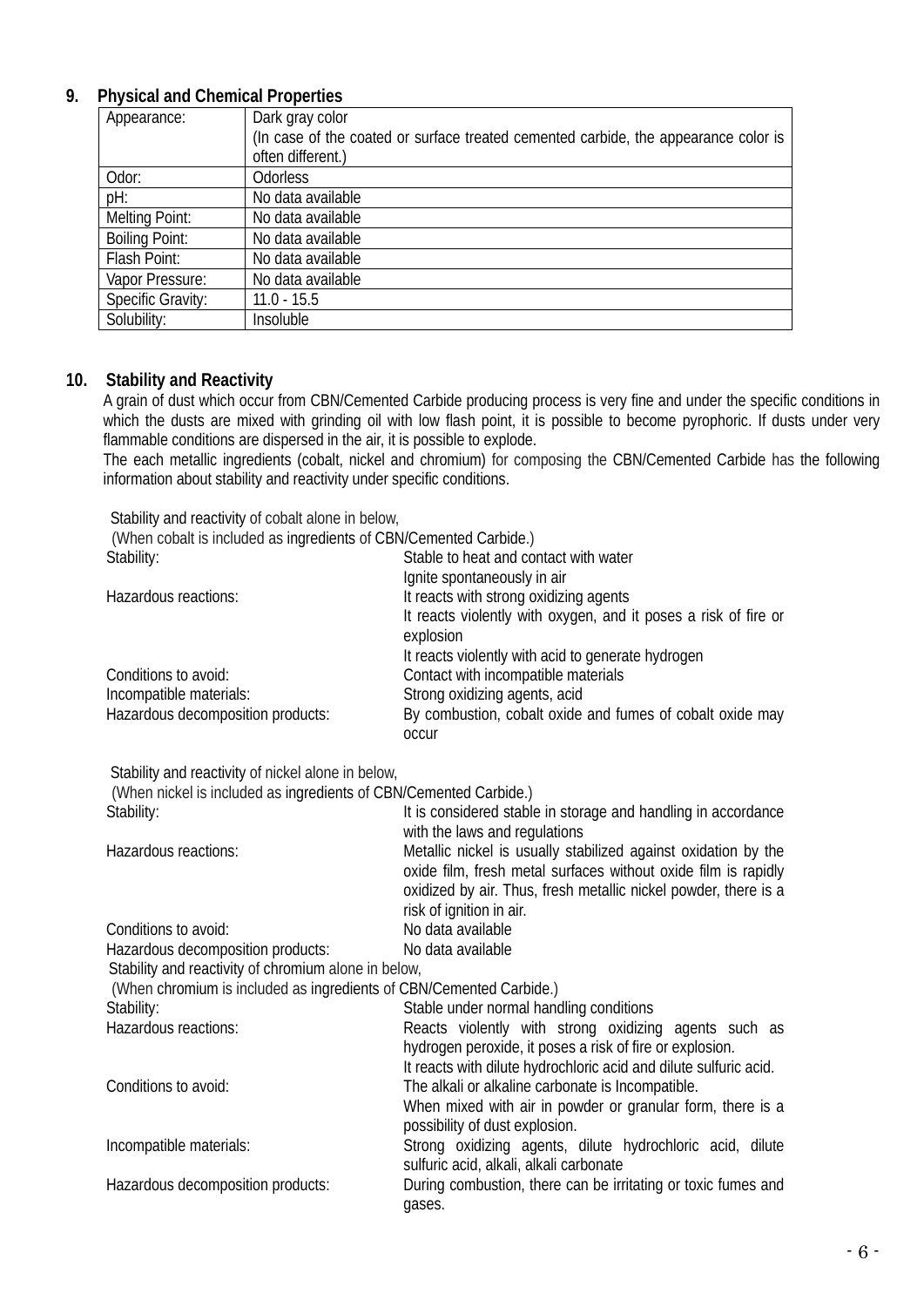#### **11. Toxicological Information**

| <b>Acute Toxicity:</b>                                                                      | No data available on CBN/Cemented Carbide                           |
|---------------------------------------------------------------------------------------------|---------------------------------------------------------------------|
| Skin Corrosion/Irritation:                                                                  | No data available on CBN/Cemented Carbide                           |
| Serious Eye Damage/Eye Irritation:                                                          | No data available on CBN/Cemented Carbide                           |
| Respiratory or Skin Sensitization:                                                          | No data available on CBN/Cemented Carbide                           |
| Germ Cell Mutagenicity:                                                                     | No data available on CBN/Cemented Carbide                           |
| Carcinogenicity:                                                                            | Group 2A on IARC, as cobalt powder coexisting with tungsten carbide |
|                                                                                             | powder. Suspected to be carcinogenic in humans (Ref.1)              |
| Reproductive Toxicity:                                                                      | No data available on CBN/Cemented Carbide                           |
| Specific Target Organ Toxicity/Systemic Toxicity: No data available on CBN/Cemented Carbide |                                                                     |
| (Single Exposure)                                                                           |                                                                     |
| Specific Target Organ Toxicity/Systemic Toxicity: No data available on CBN/Cemented Carbide |                                                                     |
| (Repeated Exposure)                                                                         |                                                                     |
| <b>Aspiration Hazard:</b>                                                                   | No data available on CBN/Cemented Carbide                           |
|                                                                                             |                                                                     |

#### **12. Ecological Information**

**The aquatic environment acute hazard**

・Not reported on CBN/Cemented Carbide **The aquatic environment chronic hazard**

・Not reported on CBN/Cemented Carbide

**Mobility**

・Not reported on CBN/Cemented Carbide

#### **13. Disposal Considerations**

#### **Safe and environmentally desirable disposal method**

- ・The main ingredients such as tungsten carbide, cobalt, nickel are rare metal. It is desirable to collect and recycle them.
- ・For disposal, conform to the applicable laws regarding industrial wastes such as 'Waste Disposal and Public Cleansing Law' and relevant local by laws.

# **14. Transport Information**

#### **International Regulations**

UN Number: Not applicable<br>UN Hazard Class: Not applicable UN Hazard Class: Marine Pollutant: Not applicable

 \*When transporting a powder of metallic ingredients (cobalt, nickel) for composing the CBN/Cemented Carbide, there is a possibility that it is necessary to take appropriate action in accordance with the relevant provisions established by IMO (International Maritime Organization), ICAO (International Civil Aviation Organization), IATA (International Air Transport Association).

#### **Domestic Regulations**

| Land Regulatory Information | Not applicable |
|-----------------------------|----------------|
| UN Number:                  | Not applicable |
| <b>UN Hazard Class:</b>     | Not applicable |
| Marine Pollutant:           | Not applicable |

 \*When transporting a powder of metallic ingredients (cobalt, nickel) for composing the CBN/Cemented Carbide, there is a possibility that it is necessary to take appropriate action in accordance with the relevant provisions of Ship Safety Law and the Aviation Law.

#### **Special Safety Measures**

When transporting the dust which occur from CBN/Cemented Carbide producing process, make sure that there is no damage or corrosion or leakage of the container, to ensure implementation of the prevention of collapse of cargo.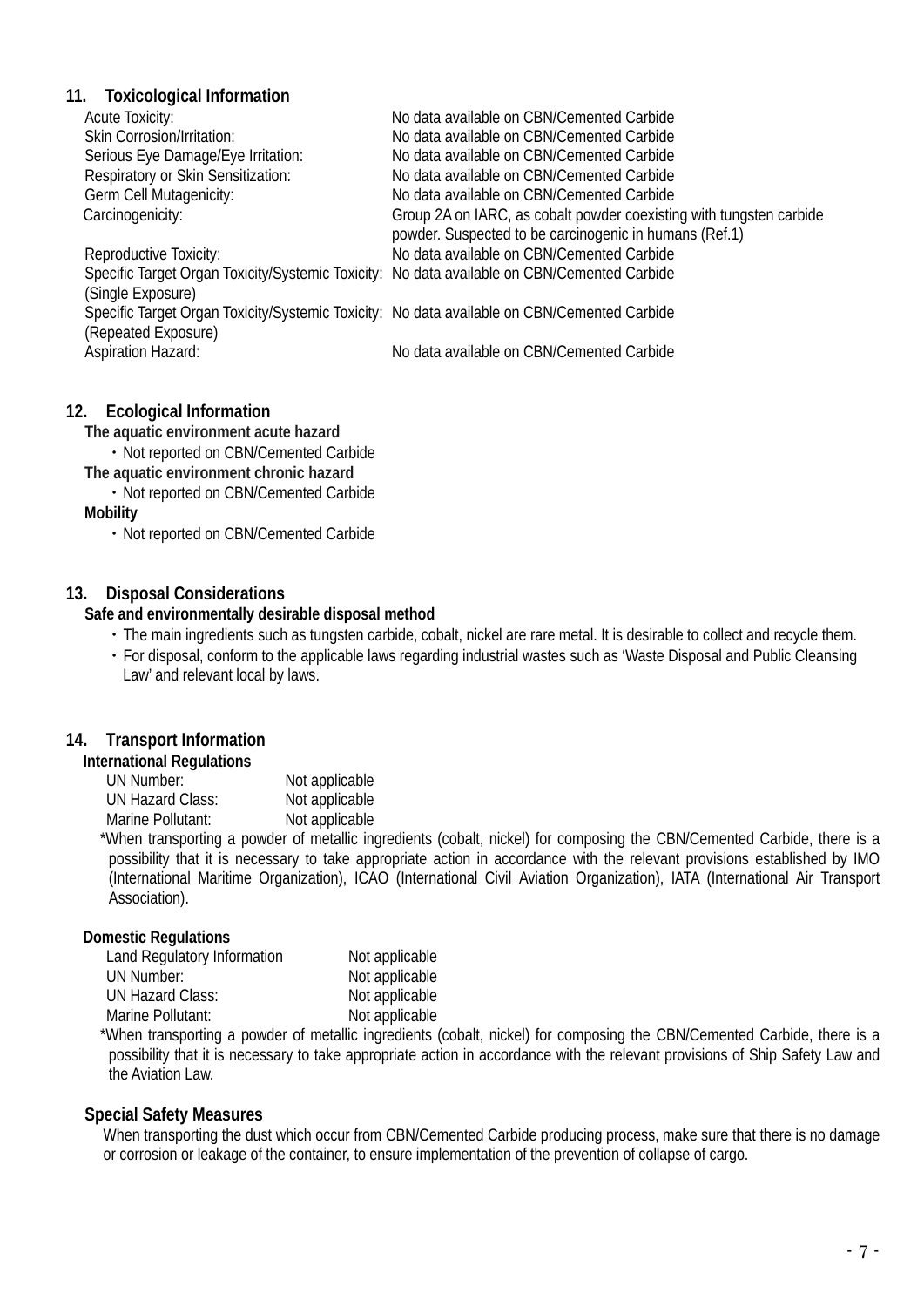# **15. Regulatory Information**

・**Law for Pollutant Release and Transfer Register (PRTR)**

| <b>Boron nitride</b>     | "Class 1 designated chemical substances", Cabinet Order No.405 |
|--------------------------|----------------------------------------------------------------|
| <b>Cobalt</b>            | "Class 1 designated chemical substances", Cabinet Order No.132 |
| <b>Aluminum diboride</b> | "Class 1 designated chemical substances", Cabinet Order No.405 |
| <b>Titanium diboride</b> | "Class 1 designated chemical substances", Cabinet Order No.405 |
| <b>Tungsten boride</b>   | "Class 1 designated chemical substances", Cabinet Order No.405 |
| Vanadium carbide         | "Class 1 designated chemical substances", Cabinet Order No.321 |
| <b>Nickel</b>            | "Class 1 designated chemical substances", Cabinet Order No.308 |
| Chromium                 | "Class 1 designated chemical substances", Cabinet Order No.87  |
|                          |                                                                |

・**Industrial Safety and Health Law, Ordinance on Prevention of Hazards due to Specified Chemical Substances**

**Cobalt**: The substances are defined in the Article 57-2 of the Act, and the cobalt is listed by No.172 in Appended Table9 in the Article 18-2 of the Enforcement Order as "Dangerous or Harmful Substances to be notified their names, etc. Article 2, Paragraph 1, Items 2 and 5 of Ordinance on Prevention of Hazards due to Specified Chemical Substance, Specified chemical substance class 2, Management class 2.

When the content of cobalt and cobalt oxide is less than 1%, the Ordinance on Prevention of Hazards due to Specified Chemical Substance is not covered.

**Aluminum oxide**: The substances are defined in the Article 57-2 of the Act, and the aluminum oxide is listed by No.189 in Appended Table9 in the Article 18-2 of the Enforcement Order as "Dangerous or Harmful Substances to be notified their names, etc."

**Nickel**: The substances are defined in the Article 57-2 of the Act, and the nickel is listed by No.418 in Appended Table9 in the Article 18-2 of the Enforcement Order as "Dangerous or Harmful Substances to be notified their names, etc."

**Chromium**: The substances are defined in the Article 57-2 of the Act, and the chromium is listed by No.142 in Appended Table9 in the Article 18-2 of the Enforcement Order as "Dangerous or Harmful Substances to be notified their names, etc."

#### ・**Water pollution prevention law**

**Boron nitride**: Article 2, Paragraph 2, Item 1 of the Act, Enforcement Order Article 2 Hazardous Substance No. 24 **Aluminum diboride**: Article 2, Paragraph 2, Item 1 of the Act, Enforcement Order Article 2 Hazardous Substance No. 24 **Titanium diboride**: Article 2, Paragraph 2, Item 1 of the Act, Enforcement Order Article 2 Hazardous Substance No. 24 **Tungsten boride**: Article 2, Paragraph 2, Item 1 of the Act, Enforcement Order Article 2 Hazardous Substance No. 24

#### ・**Soil Contamination Countermeasures Act**

**Boron nitride**: Article 2, Paragraph 1 of the Act, Enforcement Order Article 1 Specified Hazardous Substance No. 23 **Aluminum diboride**: Article 2, Paragraph 1 of the Act, Enforcement Order Article 1 Specified Hazardous Substance No. 23

**Titanium diboride**: Article 2, Paragraph 1 of the Act, Enforcement Order Article 1 Specified Hazardous Substance No. 23 **Tungsten boride**: Article 2, Paragraph 1 of the Act, Enforcement Order Article 1 Specified Hazardous Substance No. 23

In other region, follow the local regulations.

# **16. Other Information**

#### **Other Hazardous Information**

The following attention should be paid for dust which occur from CBN/Cemented Carbide producing process.

- ・If a large amount of dust containing cobalt is inhaled, blood, heart, thyroid gland, and spleen disorders may result. (Ref.2) ・It is reported that repeated or prolonged contact with cobalt, nickel, or chromium may affect skin, respiratory organs, heart,
- etc. (Ref.3 6) ・Inhaling high concentration dust of aluminum oxide may irritate the eyes and upper respiratory tract. (Ref.4)
	- ・Repeated or prolonged inhalation and exposure of aluminum oxide may cause effects on the central nervous system. (Ref.4)
	- ・For carcinogenicity of metallic ingredients of CBN/Cemented Carbide has the following knowledge.

| Cobalt metal | ACGIH                                    | A3: Confirmed animal carcinogen with unknown<br>relevance to humans.                                                       |
|--------------|------------------------------------------|----------------------------------------------------------------------------------------------------------------------------|
|              | IARC.                                    | 2B: Possibly carcinogenic to humans.                                                                                       |
|              | Japan Society for<br>Occupational Health | 2B: The substance has been determined to be possibly<br>carcinogenic to humans (with relatively insufficient<br>evidence). |